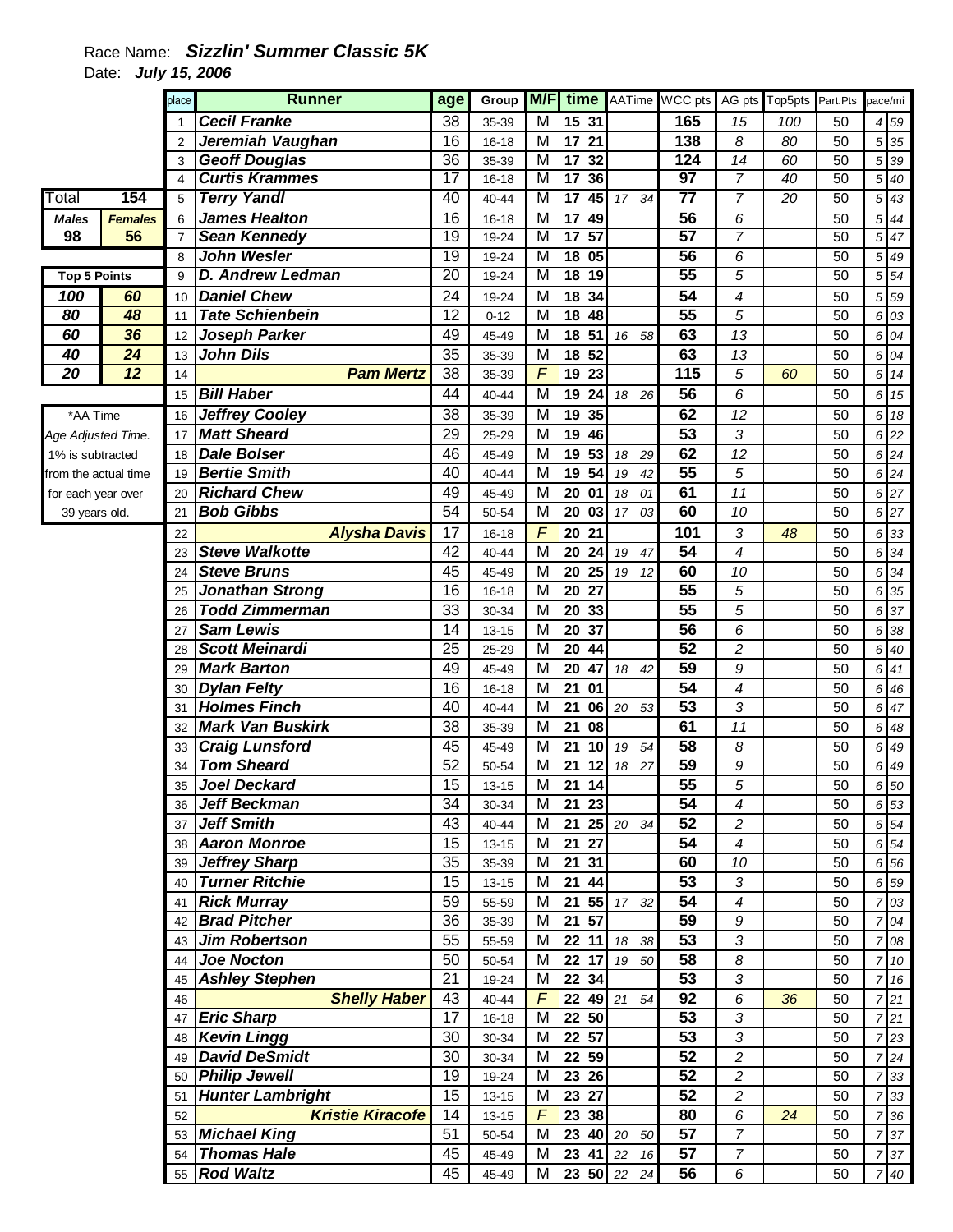## Race Name: **Sizzlin' Summer Classic 5K**  Date: **July 15, 2006**

| place | <b>Runner</b>              | age              | Group     | M/F                 |                |          | time AATime WCC pts |                            | AG pts Top5pts Part.Pts |    | pace/mi        |        |
|-------|----------------------------|------------------|-----------|---------------------|----------------|----------|---------------------|----------------------------|-------------------------|----|----------------|--------|
| 56    | <b>Chuck Beheler</b>       | 38               | 35-39     | M                   | 23 51          |          | 58                  | 8                          |                         | 50 | $\overline{7}$ | 41     |
| 57    | <b>Brett Guiley</b>        | 29               | 25-29     | M                   | 23<br>59       |          | 51                  | 1                          |                         | 50 | 7              | 43     |
| 58    | <b>Nicole House</b>        | 16               | 16-18     | $\overline{F}$      | 24<br>01       |          | 64                  | 2                          | 12                      | 50 | $\overline{7}$ | 44     |
| 59    | <b>Jake Davidson</b>       | 17               | $16 - 18$ | M                   | 02<br>24       |          | 52                  | $\overline{c}$             |                         | 50 | $\overline{7}$ | 44     |
| 60    | <b>Brad Lambright</b>      | 40               | 40-44     | M                   | 24<br>03       | 23<br>49 | 51                  | $\mathbf{1}$               |                         | 50 | 7              | 44     |
| 61    | <b>Stephanie Eilar</b>     | 23               | 19-24     | $\overline{F}$      | 24<br>07       |          | 56                  | 6                          |                         | 50 | $\overline{7}$ | 46     |
| 62    | <b>David Eilar</b>         | 53               | 50-54     | M                   | 24<br>08       | 20<br>45 | 56                  | 6                          |                         | 50 | $\overline{7}$ | 46     |
| 63    | <b>Kevin Shelley</b>       | 40               | 40-44     | M                   | 24<br>15       | 24<br>00 | 50                  | 0                          |                         | 50 | 7              | 48     |
| 64    | <b>Chris Williams</b>      | 39               | 35-39     | M                   | 24<br>19       |          | 57                  | 7                          |                         | 50 | 7              | 50     |
| 65    | <b>Gene Black</b>          | 64               | 60-64     | M                   | 24<br>21       | 18<br>16 | 53                  | 3                          |                         | 50 | 7              | 50     |
| 66    | <b>Bob Seider</b>          | 54               | 50-54     | M                   | 26<br>24       | 20<br>46 | 55                  | 5                          |                         | 50 | 7              | 52     |
| 67    | <b>Frank Donahue</b>       | 45               | 45-49     | M                   | 24<br>40       | 23<br>11 | 55                  | 5                          |                         | 50 | 7              | 56     |
| 68    | <b>Travis Prater</b>       | 14               | $13 - 15$ | M                   | 24<br>42       |          | 51                  | $\mathcal I$               |                         | 50 | 7              | 57     |
| 69    | <b>Katie Gibbs</b>         | 16               | 16-18     | F                   | 24<br>47       |          | 51                  | $\mathcal I$               |                         | 50 | $\overline{7}$ | 59     |
| 70    | <b>Bob Wood</b>            | 56               | 55-59     | M                   | 51<br>24       | 20<br>38 | 52                  | $\overline{c}$             |                         | 50 | $\overline{7}$ | 59     |
| 71    | <b>Zavier Spears</b>       | $\boldsymbol{9}$ | $0 - 12$  | M                   | 25<br>00       |          | 54                  | $\overline{\mathcal{A}}$   |                         | 50 | 8              | 03     |
| 72    | <b>Kyndra Matheney</b>     | 20               | 19-24     | $\overline{F}$      | 25<br>01       |          | 55                  | 5                          |                         | 50 | 8              | 03     |
| 73    | <b>Mary Felty</b>          | 46               | 45-49     | $\overline{F}$      | 25<br>05       | 23<br>20 | 54                  | 4                          |                         | 50 | 8              | 04     |
| 74    | <b>Brenda Burns</b>        | 48               | 45-49     | $\overline{F}$      | 25<br>27       | 23<br>10 | 53                  | 3                          |                         | 50 | 8              | 12     |
| 75    | <b>Bill Collins</b>        | 61               | 60-64     | M                   | 25<br>30       | 53<br>19 | 52                  | $\overline{c}$             |                         | 50 | 8              | 12     |
| 76    | <b>Keith Runyon</b>        | 47               | 45-49     | M                   | 25<br>33       | 23<br>30 | 54                  | $\overline{\mathcal{A}}$   |                         | 50 | 8              | 13     |
|       | <b>Eric Yandl</b>          | 11               | $0 - 12$  | M                   | 50<br>25       |          | 53                  | 3                          |                         | 50 | 8              | 19     |
| 77    | <b>Erin Parker</b>         | 15               |           | F                   | 54<br>25       |          | 55                  | 5                          |                         |    |                |        |
| 78    |                            |                  | $13 - 15$ | F                   |                |          | 54                  |                            |                         | 50 | 8              | 20     |
| 79    | <b>Elizabeth Boggs</b>     | 15               | $13 - 15$ |                     | 26<br>12<br>13 |          |                     | 4                          |                         | 50 | 8              | 26     |
| 80    | <b>Jason Ray</b>           | 18               | $16 - 18$ | M<br>F              | 26             |          | 51<br>55            | $\mathcal I$               |                         | 50 | 8              | 26     |
| 81    | <b>Kathy Barton</b>        | 50               | 50-54     | M                   | 22<br>26<br>30 | 23<br>28 | 56                  | 5                          |                         | 50 | 8              | 29     |
| 82    | <b>Brett Crowley</b>       | 35               | 35-39     |                     | 26             |          |                     | 6                          |                         | 50 | 8              | 32     |
| 83    | <b>Bruce Linginfelter</b>  | 46               | 45-49     | M<br>$\overline{F}$ | 27<br>13       | 25<br>19 | 53                  | 3                          |                         | 50 | 8              | 46     |
| 84    | <b>Ashley Bostick</b>      | 21               | 19-24     |                     | 16<br>27       |          | 54                  | 4                          |                         | 50 | 8              | 47     |
| 85    | <b>Jeff Robertson</b>      | 19               | 19-24     | M                   | 24<br>27       |          | 51                  | $\mathbf{1}$               |                         | 50 | 8              | 49     |
| 86    | <b>Craig Finnigan</b>      | 32               | 30-34     | M                   | 25<br>27       |          | 51                  | 1                          |                         | 50 | 8              | 49     |
| 87    | <b>Chris Cutrer</b>        | 17               | 16-18     | M                   | 28<br>07       |          | 50                  | 0                          |                         | 50 | 9              | 03     |
| 88    | <b>Ryan Stricker</b>       | 38               | 35-39     | M                   | 12<br>28       |          | 55                  | 5                          |                         | 50 | 9              | 05     |
| 89    | <b>Andrew Stover</b>       | 15               | $13 - 15$ | M                   | 28<br>19       |          | 50                  | 0                          |                         | 50 | 9              | 07     |
| 90    | <b>Doug Philbeck</b>       | 32               | 30-34     | М                   | 28 23          |          | 50                  | 0                          |                         | 50 |                | 9 08   |
| 91    | <b>Paula Head</b>          | 19               | 19-24     | F                   | 28 38          |          | 53                  | 3                          |                         | 50 | 9              | $13\,$ |
| 92    | <b>David Wetzel</b>        | 47               | 45-49     | M                   | 28<br>39       | 26<br>21 | 52                  | $\boldsymbol{2}$           |                         | 50 | 9              | $13\,$ |
| 93    | <b>Greg Kurtz</b>          | 49               | 45-49     | M                   | 28<br>49       | 25<br>56 | 51                  | 1                          |                         | 50 | 9              | 17     |
| 94    | <b>Megan Felty</b>         | 14               | $13 - 15$ | F                   | 29<br>31       |          | 53                  | 3                          |                         | 50 |                | 9 30   |
| 95    | <b>Mary Blackwood-Pick</b> | 53               | 50-54     | F                   | 29<br>34       | 25<br>26 | 54                  | $\overline{\mathcal{A}}$   |                         | 50 | 9              | 31     |
| 96    | <b>Carmen Williams</b>     | 36               | 35-39     | $\overline{F}$      | 29<br>35       |          | 54                  | $\overline{\mathcal{A}}$   |                         | 50 |                | 9 31   |
| 97    | <b>Bruce Wedig</b>         | 10               | $0 - 12$  | M                   | 29<br>37       |          | 52                  | $\boldsymbol{2}$           |                         | 50 | 9              | 32     |
| 98    | <b>Ann Gibbs</b>           | 47               | 45-49     | F                   | 30 07          | 27<br>42 | 52                  | $\overline{c}$             |                         | 50 | 9              | 42     |
| 99    | <b>Julie Long</b>          | 15               | $13 - 15$ | F                   | 30 17          |          | 52                  | $\overline{\mathbf{c}}$    |                         | 50 | 9              | 45     |
| 100   | <b>Hannah Wedig</b>        | 14               | $13 - 15$ | $\overline{F}$      | 30 33          |          | 51                  | $\boldsymbol{\mathcal{I}}$ |                         | 50 | 9              | 50     |
| 101   | <b>Judy Pierce</b>         | 44               | 40-44     | F                   | 47<br>30       | 29<br>15 | 55                  | 5                          |                         | 50 | 9              | 55     |
| 102   | <b>Jessica Marcum</b>      | 15               | $13 - 15$ | $\overline{F}$      | 30 48          |          | 50                  | 0                          |                         | 50 | 9              | 55     |
|       | 103 Brian Ingle            | 25               | 25-29     | M                   | 31<br>07       |          | 50                  | 0                          |                         | 50 |                | 10 01  |
| 104   | <b>Steve Lair</b>          | 39               | 35-39     | M                   | 31<br>09       |          | 54                  | 4                          |                         | 50 | 10             | 02     |
| 105   | <b>Heather Johnson</b>     | 19               | 19-24     | F                   | 31<br>28       |          | 52                  | $\boldsymbol{2}$           |                         | 50 |                | 10 08  |
| 106   | <b>Donald Riffle</b>       | 36               | 35-39     | M                   | 32 08          |          | 53                  | $\sqrt{3}$                 |                         | 50 |                | 10 21  |
| 107   | <b>Lindsay Toler</b>       | 21               | 19-24     | F                   | 32 27          |          | 51                  | $\mathbf{1}$               |                         | 50 |                | 10 27  |
| 108   | <b>Kara Newman</b>         | 25               | 25-29     | F                   | 32 41          |          | 56                  | 6                          |                         | 50 |                | 10 31  |
| 109   | <b>Laura Miller</b>        | 26               | 25-29     | $\overline{F}$      | 32 48          |          | 55                  | 5                          |                         | 50 |                | 10 33  |
| 110   | <b>Delaney Williams</b>    | 9                | $0 - 12$  | $\overline{F}$      | 33 09          |          | 53                  | 3                          |                         | 50 |                | 10 40  |